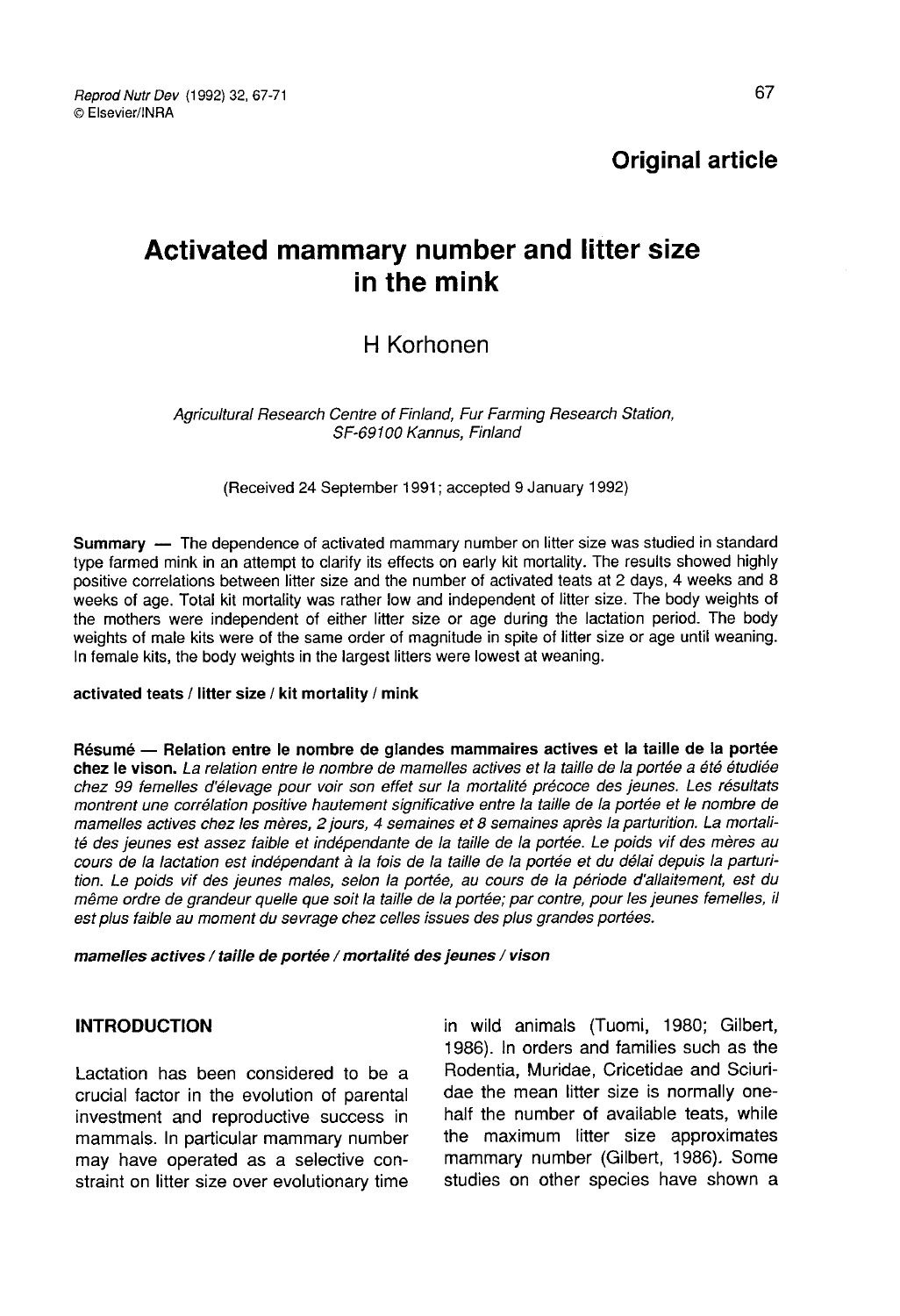positive correlation between litter size and mammary number, but other studies have disputed this (Jeppesen, 1982; Mansergh and Scotts, 1990; Mahmoud et al, 1990).

The mink (Mustela vison) is a smallsized carnivore (family Mustelidae) widely farmed for its fur. Under farm conditions kit mortality of the mink has been observed to be rather high, amounting to 15-25% of the total kits born (Einarsson, 1980). The first 10 days seem to be the most critical because losses can reach 15-17% at that time (Udris, 1973). As possible causes of high early postnatal mortality such factors as age and body size of the female, genetic background, feeding, birth weight, litter size, and number and position of teats have been considered (Udris, 1968; Einarsson, 1980). In particular the number of activated teats has been considered of significance, although data on their role is almost totally lacking.

The aim of the present study was to clarify the possible relationships between litter size and the number of activated teats, including their effects on early kit mortality in the mink.

## MATERIALS AND METHODS

The experiments were carried out at the Fur Farming Research Station at Kannus, Finland, in 1991. During spring, 99 dark mink females were randomly chosen for the experiments. They were all free from Aleutian disease, and in normal condition. Whelping occurred between April 27 and May 6. The number of live kits as well as the number of activated teats were calculated at 3 time periods: 1), 2 days after whelping; 2), at age 4 weeks (when the kits started partly on solid feed); and 3), at age 8 weeks (at weaning). During the 2 later controls the body weights of kits and their mothers were also measured. Kit mortality was recorded on each occasion.

The results are expressed as mean  $\pm$  SD. The data were statistically treated by analysis of variance, regression analysis and Pearson's product moment correlation using the SAS program (SAS Institute Inc, Cary, NC, USA).

#### RESULTS

#### Kit mortality

Five hundred and seventy-nine kits were born from 99 litters (283 males, 296 females). At 4 weeks of age total kit mortality accounted for 3.3% and at weaning for 8.0% (table I). Litter mortality, which amounted to 3-9 kits, varied nonsignificantly between 4.5-9.5%. Because of the limited number of mothers studied, kit mortality in the smallest (1-2 kits per mother) and largest (10-11 kits) litters varied from 0-50%. There were no statistically significant differences in kit mortality between yearlings (4.2%) and older (over 1 year-old; 3.8%) mothers  $(F = 2.66, P <$ 0.14).

Table I. Total mortality in relation to litter size in the mink.

| Litter size<br>(kits/mother) of mothers Age 4 wk | No |     |      | Cumulated kit mortality<br>Age 8 wk |      |
|--------------------------------------------------|----|-----|------|-------------------------------------|------|
|                                                  |    | (N) | (% ) | (N)                                 | (% ) |
| 1                                                | 3  | 0   | 0    | ٥                                   | o    |
| 2                                                | 1  | 1   | 50.0 | 1                                   | 50.0 |
| 3                                                | 7  | 2   | 9.5  | 2                                   | 9.5  |
| 4                                                | 11 | 0   | 0    | 2                                   | 4.5  |
| 5                                                | 18 | 3   | 3.3  | 6                                   | 6.6  |
| 6                                                | 26 | 6   | 3.8  | 12                                  | 7.6  |
| 7                                                | 11 | 1   | 1.3  | 6                                   | 7.8  |
| 8                                                | 16 | 3   | 2.4  | 10                                  | 8.0  |
| 9                                                | 4  | 1   | 2.8  | 2                                   | 5.6  |
| 10                                               | 0  | 0   | 0    | 0                                   | ٥    |
| 11                                               | 2  | 2   | 9.1  | 5                                   | 22.7 |
|                                                  | 99 | 19  | 3.3  | 46                                  | 8.0  |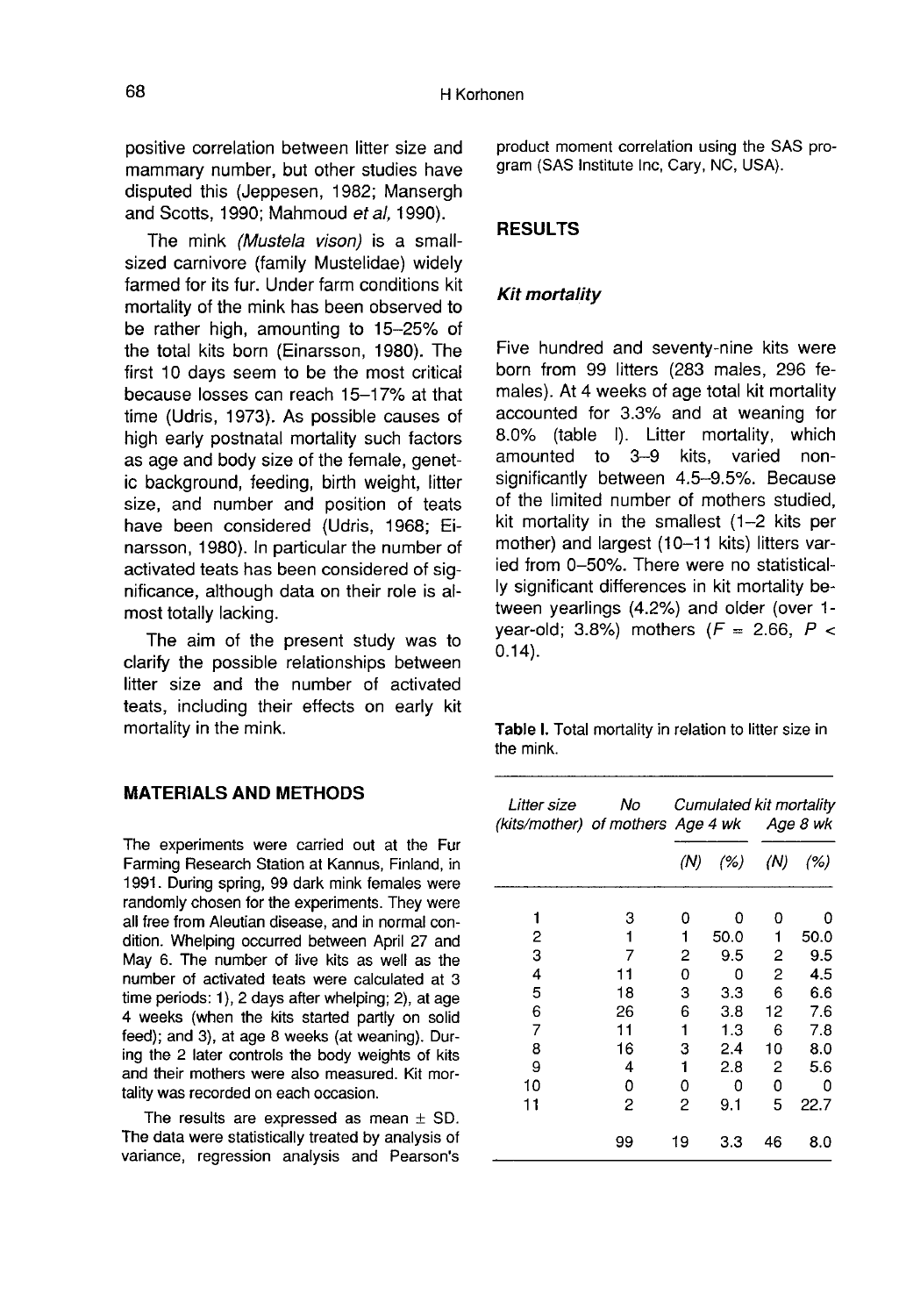#### Development of body weight

Body weight of mothers varied during lactation; at 4 weeks:  $986 \pm 106$  g, at 8 weeks: 849  $\pm$  109 g ( $P < 0.05$ ). Basic data were also treated by splitting animals into 3 groups according to litter size (1-3, 4-6 and 7-10 kits per mother). The corresponding body weight of mothers (fig 1) was not statistically different within age groups  $(P > 0.05)$ . However, a small but non-significant tendency was noted towards a faster decline in body weight in the large litters than in the smaller litters.

The body weight of kits were of the same magnitude ( $P > 0.05$ ) for each litter size group at 4 weeks of age (fig 2). At 8 weeks (weaning) the same was still the case for the male kits but in female kits, the mean body weight decreased significantly with increasing litter size  $(P < 0.05$ ; fig 2).

#### Number of activated teats

The number of activated teats in the total material varied between 1-10. In litter sizes



Fig 1. Body weight of mothers in relation to litter size. The original data were divided into different size groups (shaded columns: 1-3; white columns:  $4-6$ ; dark columns:  $7-10$ ). NS = nonsignificant difference between groups for a given age.



Fig 2. Body weight of male and female kits in relation to litter size. Statistical significance: NS = non-significant;  $* = P < 0.05$ .

ranging from 1-7, the number of activated teats up to the age of 4 weeks was on each occasion higher than the number of kits (table II). In litter sizes over 7, the number of activated teats amounted to 7-10. When all the data are considered, the average number of activated teats at 2 days  $(6.64 \pm 1.4 \text{ tests})$  was similar  $(P > 0.05)$  to that at 4 weeks (6.55  $\pm$  1.5 teats). From 4 to 8 weeks, however, there was a significant decline ( $P < 0.05$ ) in the total number

Table II. Number of activated teats (mean  $\pm$  SD) in relation to litter size.

| Litter size | At birth      | Aae<br>4 weeks | At weaning    |
|-------------|---------------|----------------|---------------|
| 1           | $3.3 \pm 1.2$ | $3.0 \pm 1.0$  | $2.3 + 1.0$   |
| 2           | 4.0           | 6.0            | 2.5           |
| 3           | $6.4 \pm 0.8$ | $5.6 \pm 1.2$  | $3.8 \pm 1.2$ |
| 4           | $6.0 + 0.8$   | $6.3 + 1.3$    | $5.5 \pm 1.3$ |
| 5           | $6.1 + 1.3$   | $6.3 + 1.5$    | $5.3 + 1.5$   |
| 6           | $6.7 \pm 1.2$ | $6.7 + 0.9$    | $5.2 + 1.5$   |
| 7           | $7.4 \pm 0.8$ | $7.3 \pm 0.6$  | $5.7 \pm 1.3$ |
| 8           | $7.7 + 0.8$   | $7.3 \pm 0.6$  | $6.5 \pm 1.3$ |
| 9           | $8.3 \pm 0.5$ | $8.3 \pm 1.3$  | $8.0 \pm 1.2$ |
| 10          |               | $7.5 + 1.3$    |               |
| 11          | $7.5 \pm 0.7$ |                |               |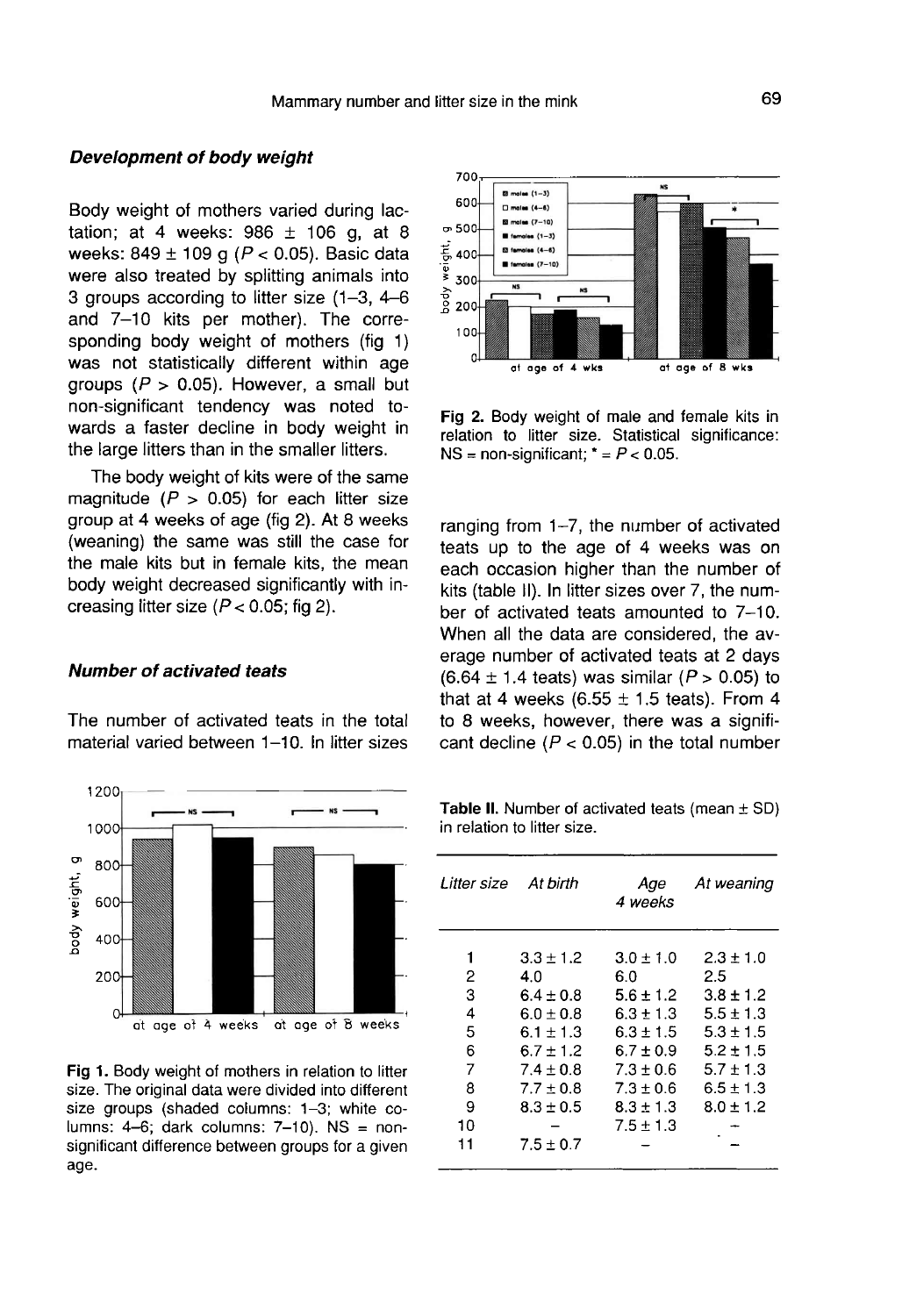of activated teats  $(5.29 \pm 1.7)$  teats at 8 weeks). The number of activated teats was significantly explained by litter size at 2 days  $(F = 56.97, P < 0.001)$ , 4 weeks  $(F = 66.29, P < 0.001)$  and 8 weeks  $(F =$ 49.78,  $P < 0.001$ ). Pearson's correlation coefficients between litter size and number of activated teats at 2 days, as well as at 4 and 8 weeks were  $0.60$  ( $P < 0.001$ ), 0.64  $(P < 0.001)$  and 0.58  $(P < 0.001)$ , respectively. The linear regression of activated mammary number  $(y)$  and litter size  $(x)$  was also significant; at 2 days, 4 weeks and 8 weeks of age the equations were  $y = 4.11 +$ 0.43x,  $y = 3.9 + 0.46x$  and  $y = 2.36 + 0.54x$ , respectively  $(P < 0.001)$ .

#### **DISCUSSION**

The results indicate that the number of activated teats in a normal situation is not sufficient to explain the high kit mortality previously observed in farmed mink (Einarsson, 1980): for litter size up to 7, each kit typically has at least one teat at its disposal. Thus, if milk is yielded normally there will be no strong competition for teats among kits in a litter. Thus, according to the present data, mammary number should not present any important limitation to high litter size in the mink because even a maximum of 10 activated teats is possible.

The relationship between litter size and number of activated teats was highly significant. This suggests that mink kits utilize only that amount of teats required to provide them with sufficient milk, but that all 10 teats are not necessarily activated if the litter size is smaller.

At 4 weeks of age, mink kits normally start to ingest some solid feed, although they are still in the process of suckling teats (Einarsson, 1980). As consequence, the number of activated teats significantly

declined from 4 to 8 weeks. Our results additionally indicate that at birth and at 4 weeks, mean active teats outnumber kits for litter sizes  $> 8$ . At 8 weeks this drops to litters of  $> 6$ . This suggests that the number of active teats can be potential limiting factor for large litters  $(> 8)$ . However, it is known that in the polecat, a similar-sized farmed mustelid, the maximum number of teats is only 8; nevertheless, the litter size of the polecat is often larger than that of the mink (Fox, 1988).

Although the present study does not test Gilbert's (1986) rule, it can be calculated from the data that mean litter size at birth for the mink is 5.8, while mammary number is 10. This is in relatively close agreement with the 5.0 predicted by Gilbert's rule.

#### ACKNOWLEDGMENTS

Thanks are due to the staff of Kannus Fur Farming Research Station, including P Salonen, for invaluable cooperation and assistance in carrying out these experiments.

#### **REFERENCES**

- Einarsson EJ (1980) Prenatal and early postnatal mortality in mink. In: 2nd Int Sci Congr Fur Animal Prod Denmark, 8-10 April 1980
- Fox JG (1988) Biology and Diseases of the Ferret. Lea and Febiger, Philadelphia PA, 345 p
- Gilbert AN (1986) Mammary number and litter size in Rodentia: the "one-half rule". Proc Natl Acad Sci USA 83, 4828-4830
- Jeppensen LE (1982) Teat-order in groups of piglets reared on an artificial sow. I. Formation of teat-order and influence of milk yield on teat preference. Appl Anim Behav 8, 335-345
- Mahmoud MMA, Szendro Z, Nemeth EB (1990) Correlation between teat number of does and baby rabbits. All Es Takar 39, 321-325
- Mansergh I, Scotts D (1990) Aspects of the life history and breeding biology of the mountain pygmy-possum, Burramys parvus (Marsupial-